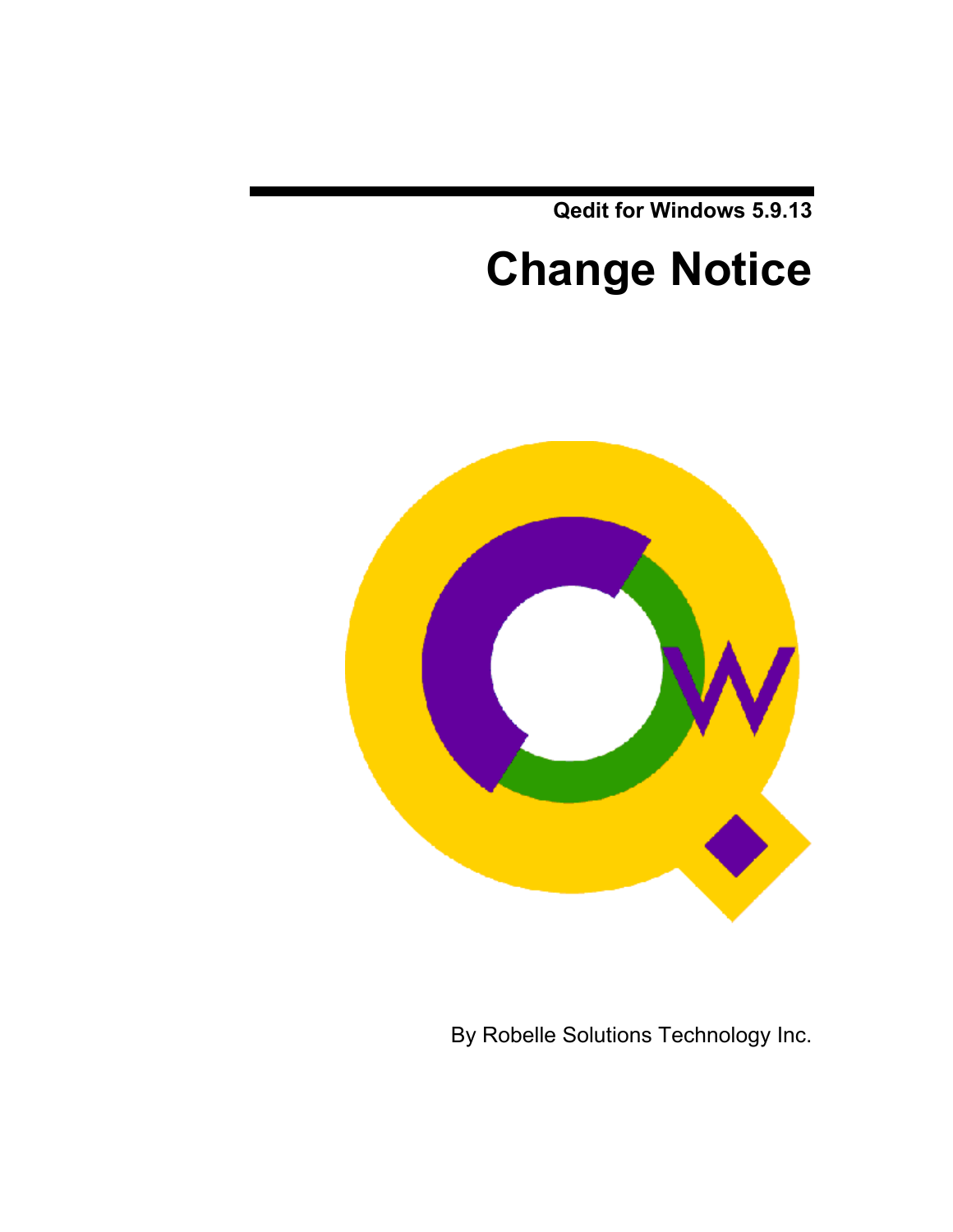Copyright 1997-2008 Robelle Solutions Technology Inc.

Permission is granted to reprint this document (but not for profit), provided that copyright notices is given.

QEDIT and SUPRTOOL are trademarks of Robelle Solutions Technology Inc. Windows is a trademark of Microsoft Corporation. Other product and company names mentioned herein may be the trademarks of their respective owners.

Updated Saturday, April 07, 2012

Robelle Solutions Technology Inc. 7360 – 137 Street, Suite 372 Surrey, BC, Canada V3W 1A3 Toll-free:1.888.robelle Phone: 604.501.2001 Fax: 604.501.2003 support@robelle.com www.robelle.com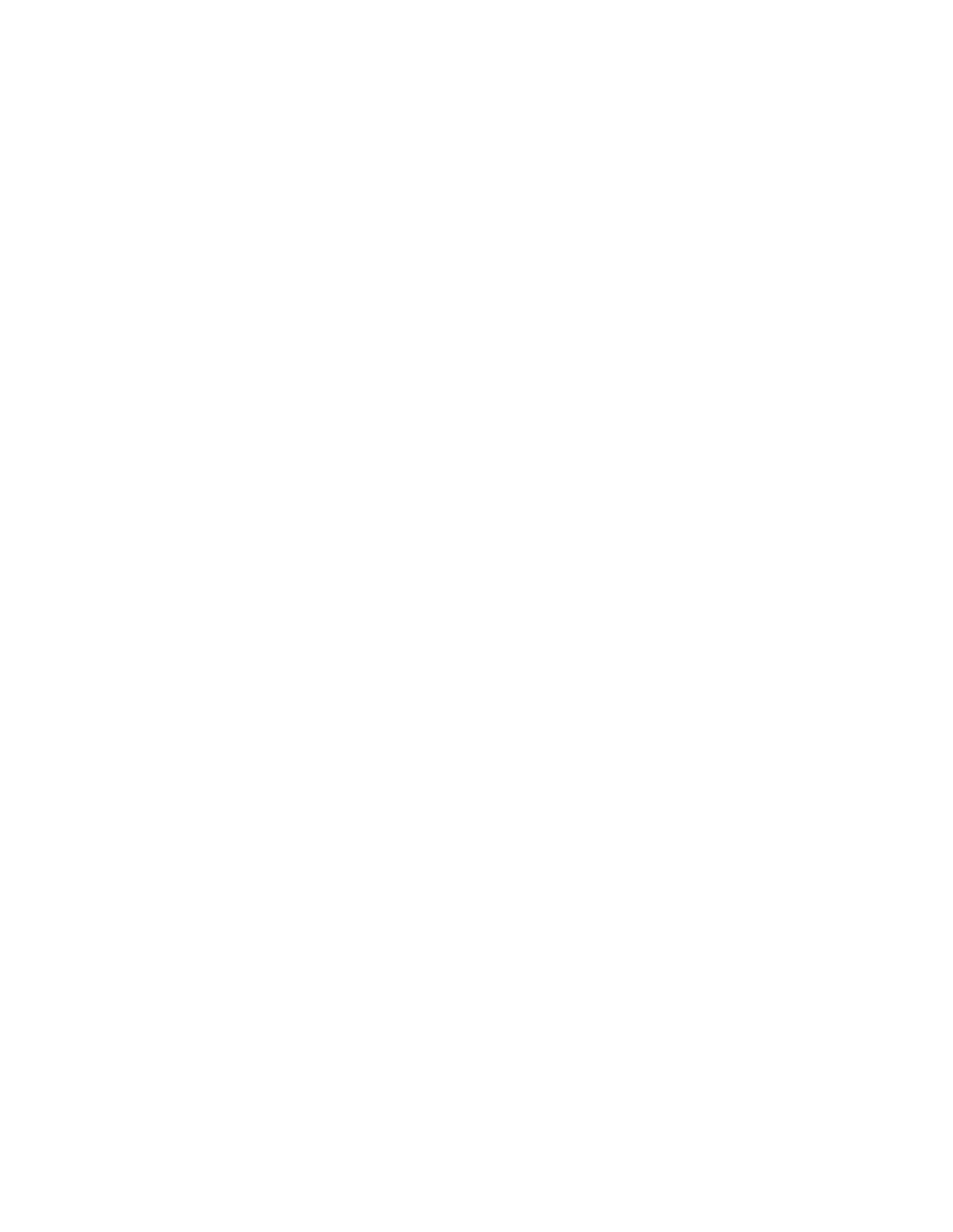# **Introducing Qedit Version 5.9.13**

Qedit for Windows is the next generation of our popular editor, which consists of a Windows editing client and an MPE/iX or HP-UX editing server that work together to edit host files. Since it was first released, we have added more functionality and expanded its capabilities.

This document describes the changes to Qedit since version 5.9. If you have an earlier version of Qedit, you can obtain more information about the changes to your version by contacting the Robelle Technical Support department or by visiting the Qedit for Windows Web pages.

# **Compatibility**

Qedit for Windows is available in a 32-bit version only. Qedit versions 4.7.02 and later are compatible with Windows 95, Windows 98, Windows NT 3.51, Windows NT 4.0, Windows 2000 and Windows XP.

# **Documentation**

We continuously revise and update the *Qedit for Windows User Manual* and the Qedit help documentation. These revisions cover the new features added to Qedit, but they also include significant new material on how to combine the various Qedit features to make you more productive. For example, see the section "Power Tips for Developers" in the user manual.

Qedit for Windows also has a scripting language component. This module allows users to expand Qedit's functionality, customize it to their environment and automate repetitive tasks. The Qedit Scripting Language Reference Manual (QSL) is available online and as a PDF file.

### **Context-Sensitive Help**

**Help** buttons have been added to all dialog boxes. Selecting these buttons automatically displays context-sensitive help text. Use the **Help** button when you are uncertain about what a dialog box does or what some of the features of the dialog box mean.

# **Compatibility**

In most cases, when you have selected some text, typing a character replaces the selection. With the introduction of column operations, there is now one exception to this rule. If you have a selection and you hit the TAB key, the selected lines are shifted right. The text is not replaced. If you wish to replace the selection, you have to use the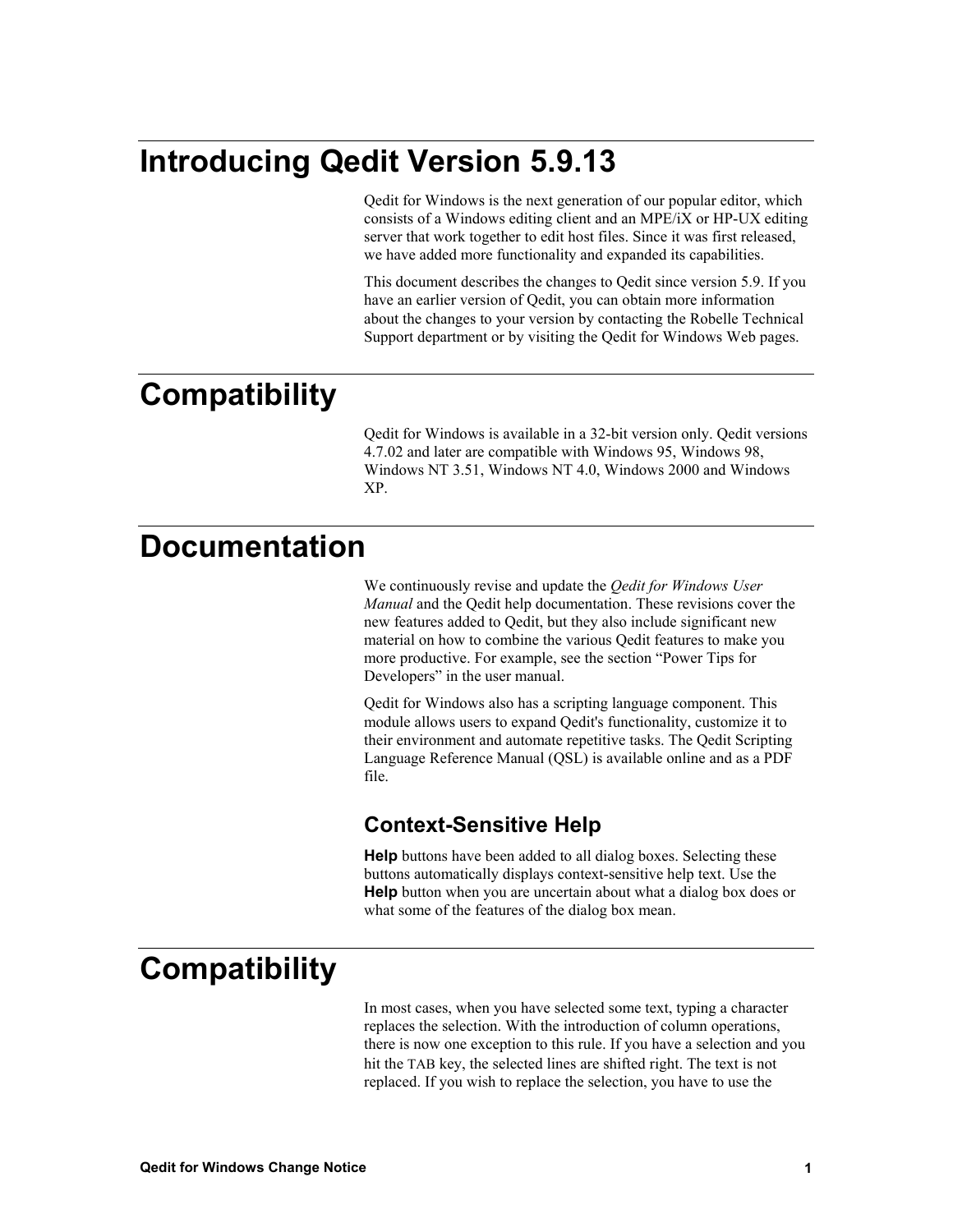DELETE key (or any other key except TAB) first to get rid of the selection then enter the tab character.

## **Installation**

Qedit for Windows is a client-server application. There can be up three components to install:

- The client software is installed onto a computer running Microsoft Windows.
- The MPE server software is installed onto a host computer running MPE/iX.
- The HP-UX server software is installed onto a host computer running HP-UX.

Both client and server programs are available for download from Robelle's website. You should refer to the corresponding webpage for installation instructions.

### **Step-by-Step Instructions**

- 1. Use your preferred web browser and go to Robelle's website.
- 2. Locate the download page for the program you are interested in.
- 3. Follow the instructions and download the install file. There are different versions of Qedit for Windows (product, pre-release, English, French). In all cases, the install file is called qinstall.exe. This is a self-extracting executable.
- 4. Copy the install file to your PC and start it up.
- 5. When you are asked for the type of installation, select **Typical**.
- 6. When asked, specify the destination drive and directory where you want Qedit to reside.
- 7. Next, you are prompted for the name of the Program Folder where the Qedit shortcuts should be created. You can use the default location or enter your own.
- 8. To validate your copy of Qedit, enter the Serial Number Verification codes we provided.

### **Installing the Qedit for Windows Servers**

- 1. Qedit for Windows servers are available for HP3000 systems running the MPE operating system and for HP9000 systems running HP-UX.
- 2. The servers are also available for download from Robelle's website.
- 3. User your preferred web browser and go to the website.
- 4. Locate the download page for the server you are interested in.
- 5. Follow the installation intructions.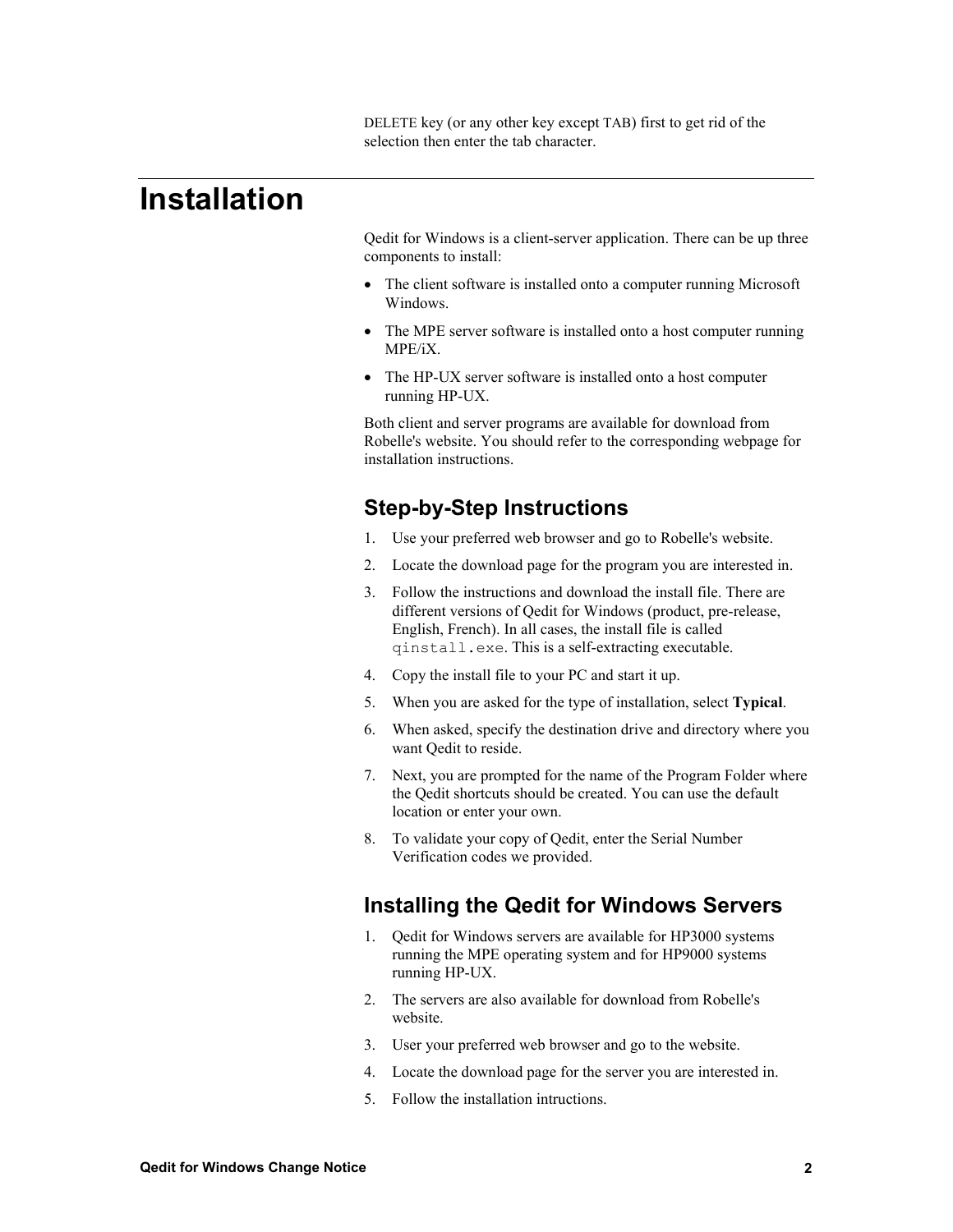6. The MPE server installation does not require additional steps. See next section if you have installed the HP-UX server.

### **Completing the HP-UX Server Installation**

- 1. Once the HP-UX server files have been copied from the PC to the HP-UX host, you need to complete a few steps on the host.
- 2. Using a terminal or emulator e.g. Reflection from WRQ, sign on to the HP-UX host as root.
- 3. Setup the ROBELLE environment variable that the server daemon needs:

#### **ROBELLE=/opt/robelle export ROBELLE**

4. Start the Qedit for Windows server daemon:

#### **/opt/robelle/bin/qedit -d -t**

The server process will stay running until it is killed explicitly or until the system is shut down. You will have to do steps 1-3 every time you want to start the server. Refer to the Qedit for HP-UX Reference Manual for the instructions on starting the daemon as part of the system startup process.

# **What's New Since Qedit Version 5.9**

The enhancements and bug fixes are listed below. They are grouped in broad categories. The version number where the item first appeared is enclosed in brackets.

For a history of development highlights, see Appendix A in the *Qedit for Windows User Manual*. For Qedit Scripting Language (QSL) highlights, refer to the *Qedit Scripting Language User Manual*.

- Under certain circumstances, an Undo or Redo action caused an abort. [5.9.13]
- The newconnectiontemplate QSL method created incorrect MPE connection. The session password was incorrectly used as the user password. [5.9.12]
- It is now possible to specify the number of files appearing in the various filelists: **Recent Files**, in the **Favorites** list and individual **Favorites** subfolders. This is done in the **General** tab of the **Preferences** dialog. [5.9.11]
- Qedit for Windows does not abort anymore when editing a Cobx file on a Unix server. The abort occurred when a number of conditions were present. [5.9.10]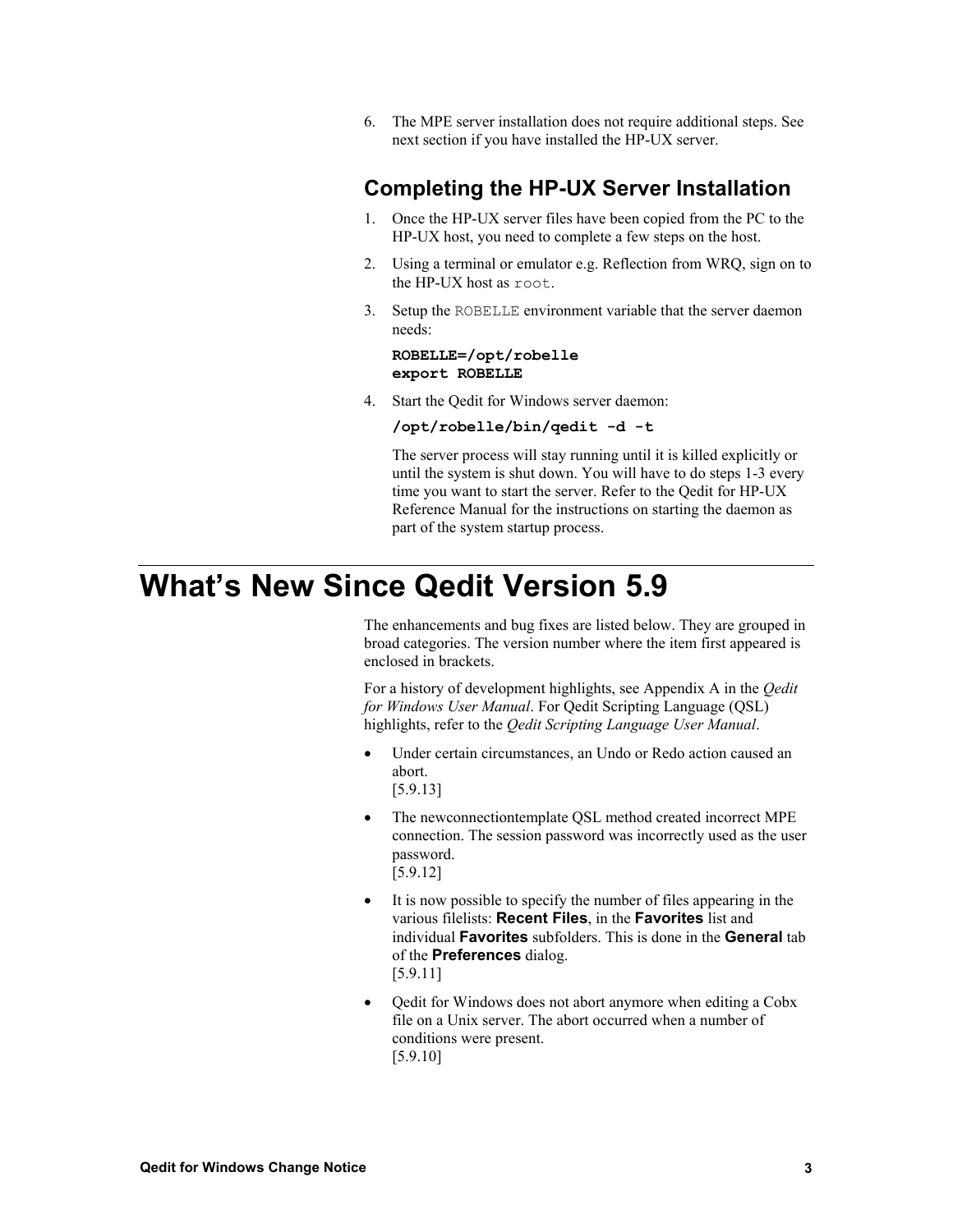# **Enhancements**

### **Number of Files in Filelists**

It is now possible to specify the number of files appearing in the various filelists: **Recent Files**, in the **Favorites** list and individual **Favorites** subfolders. This is done in the **General** tab of the **Preferences** dialog. The default is 20 files. You can enter a value between 5 and 50 in the **Length of Recent Files or Favorites lists**.

When the filelists are displayed, a shortcut character is assigned to the first 35 files. This means you can select a file by combining the **ALT** key with corresponding character as in **ALT+3** or **ALT+B**. The first are numbered from 1 to 9. The next 26 are labeled from A to Z. Files 36 through 50 do not have a shortcut character.

| <b>Qedit Preferences</b><br>×                                                                                                                                                                                                                                                                                                                                                                                                         |
|---------------------------------------------------------------------------------------------------------------------------------------------------------------------------------------------------------------------------------------------------------------------------------------------------------------------------------------------------------------------------------------------------------------------------------------|
| General   Searching   Defaults   UNIX   MPE   Local                                                                                                                                                                                                                                                                                                                                                                                   |
| Caret allowed in undefined areas<br>$\nabla$ Load local files smaller than 32<br>K into memory<br>$\nabla$ Close connections with no open files<br>M Automatically post Qedit workfiles<br>Ⅳ Compare timestamps before overwriting on server<br>Use live scrolling for server files<br>Save automatically every<br>minutes<br>10<br>$\nabla$ Move caret when navigating<br>Ⅳ Balance punctuation (parentheses, brackets) while typing |
| Mert sound on unmatched punctuation                                                                                                                                                                                                                                                                                                                                                                                                   |
| Ⅳ Word selection includes trailing spaces on double-click<br>Length of Recent Files or Favorites lists 20                                                                                                                                                                                                                                                                                                                             |
| Mousewheel Acceleration<br>Color schemes<br>$\mathbf{L}$<br>ï<br>Directory Font<br>High<br>I ow                                                                                                                                                                                                                                                                                                                                       |
| User script directory:<br>Change<br>c:\robelle\gedit\Private<br>User language directory:<br>Change.<br>C:\                                                                                                                                                                                                                                                                                                                            |
| OK<br>Cancel<br>Help                                                                                                                                                                                                                                                                                                                                                                                                                  |

*General Preferences dialog*